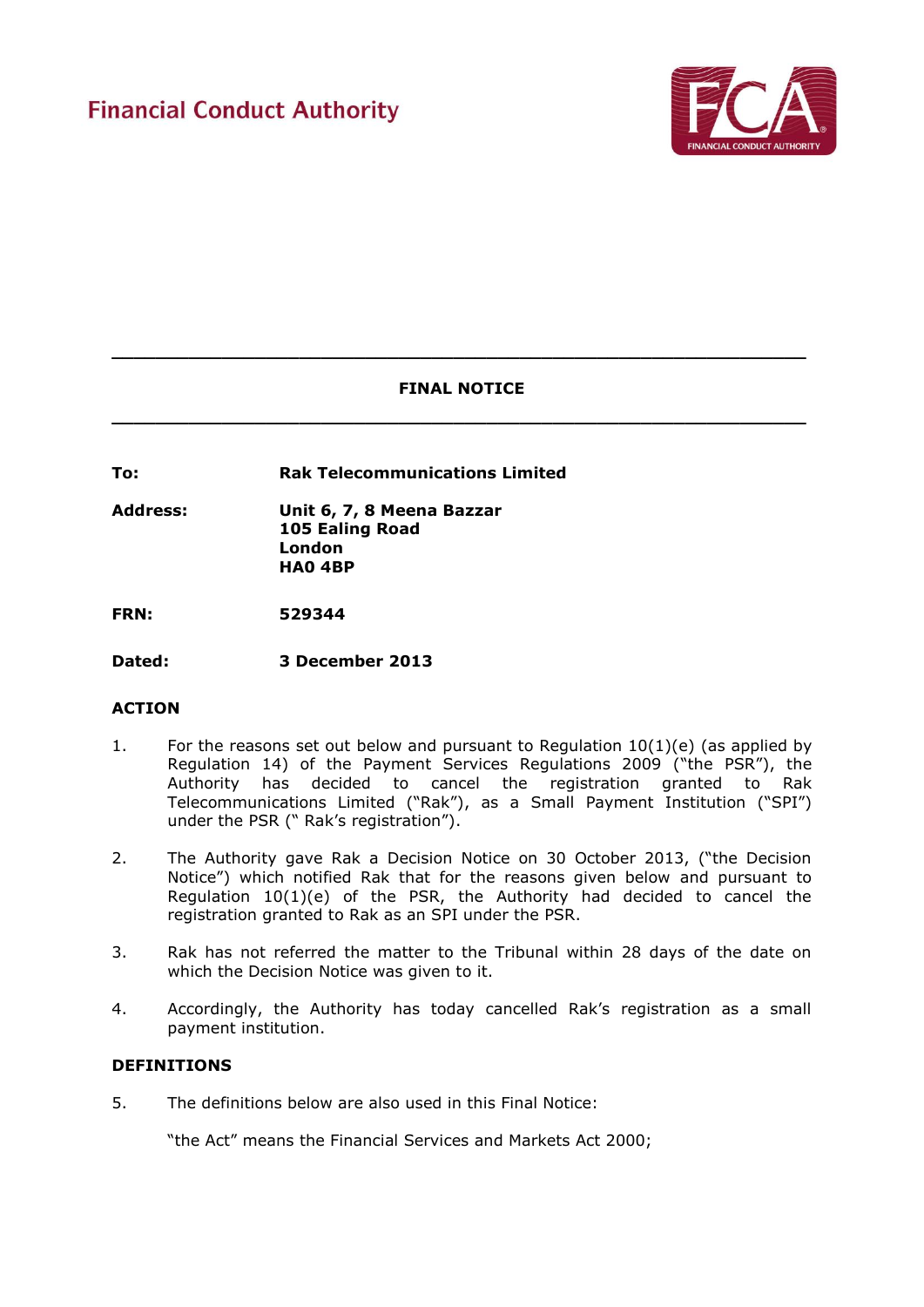"the Authority" means the body corporate previously known as the Financial Services Authority and renamed on 1 April 2013 as the Financial Conduct Authority;

"the MLR" means the Money Laundering Regulations 2007;

"the Tribunal" means the Upper Tribunal (Tax and Chancery Chamber).

#### **REASONS FOR THE ACTION**

- 6. On the basis of the facts and matters and conclusions described in the Warning Notice issued to Rak dated 3 October 2013, and in the Decision Notice, the Authority has concluded that Rak is no longer meeting the conditions for registration as an SPI.
- 7. Rak was registered by the Authority on 3 June 2011 as an SPI to carry on the payment services activity of money remittance. As a condition of its registration as an SPI, Rak was required to be included in a register maintained under the MLR pursuant to Regulation 13(6) of the PSR. On 7 February 2013, Her Majesty's Revenue & Customs removed Rak from the register maintained under the MLR. The Authority has therefore concluded that Rak is no longer meeting the conditions for registration as an SPI under the PSR, specifically the condition in Regulation 13(6), and that its registration as an SPI in accordance with Regulation  $10(1)(e)$  of the PSR (as applied by Regulation 14), should be cancelled.

#### **DECISION MAKER**

8. The decision which gave rise to the obligation to give this Final Notice was made by the Regulatory Decisions Committee.

## **IMPORTANT**

9. This Final Notice is given to Rak in accordance with section 390(1) of the Act (as applied by paragraph 7(b) of Part 1 of Schedule 5 to the PSR).

## **Publicity**

- 10. Section 391(4), 391(6) and 391(7) of the Act (as applied by paragraph 7(c) of Part 1 of Schedule 5 of the PSR) apply to the publication of information about the matter to which this Final Notice relates. Under those provisions, the Authority must publish such information about the matter to which this Final Notice relates as the Authority considers appropriate. The information may be published in such manner as the Authority considers appropriate. However, the Authority may not publish information if such publication would, in the opinion of the Authority, be unfair to Rak or prejudicial to the interests of consumers.
- 11. The Authority intends to publish such information about the matter to which this Final Notice relates as it considers appropriate.